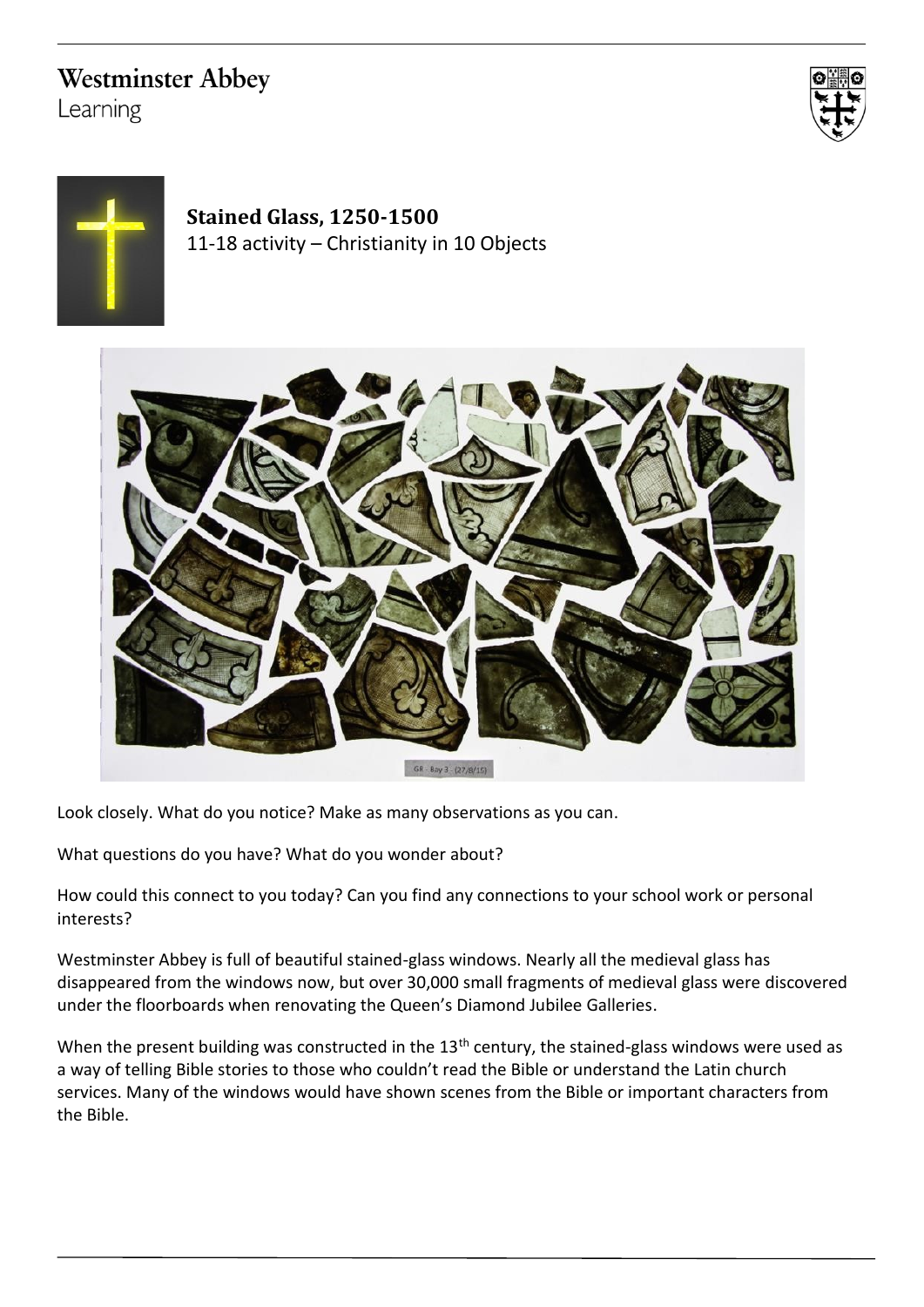### **Talk to others**

Take some time to think about visual storytelling. What kind of visual storytelling do you enjoy: fine art, graphic novels, comic books, comic strips, television, films? What do you think is more powerful: words or images? Do they have different strengths? What can visuals tell us that words cannot? Can you think of a connection to spirituality, faith or religion?

### **Activity: Story fragments**

Although we can only see a fragment of the original window we can still see clues (is that a halo behind her head?) and infer meaning (what exactly is that expression?). In the same way, the full window would have been a fragment of a fuller story. A representation of an individual reminds the viewer of their whole story - if they are familiar with it - and inspires them or lifts them up. Why not create a story fragment that inspires you?

Find a modern image of a person, it could just be a fragment or you could just zoom in on the face. It might be from family photographs, a magazine or social media.

Begin by looking for clues. What information can you source from the image? What do you know about the people from looking at them? What are their expressions? What do their bodies or clothes tell you?

Consider if that information is entirely reliable. Can you tell which time period these people are from? Could the people be in costume from a different time period? Does this image look staged or do you think it was a snapshot of real life?



Your modern fragment is likely to show a moment in time, part of a bigger story. Can you tell where in the story this fragment comes from? Is it our introduction to the person? The middle of the story where perhaps they meet an obstacle or struggle? Or at the end of their story where they have been inspired to overcome their problems? Where has their inspiration led them?

Think about the struggle the person in your image might face. Can you relate or empathise with them? Think about their inspirations and their triumphs. How did this person succeed or work through struggles? Who or what might have been sources of love and support?

Try creating the story behind your chosen fragment. It could be a short story, a poem or a comic.